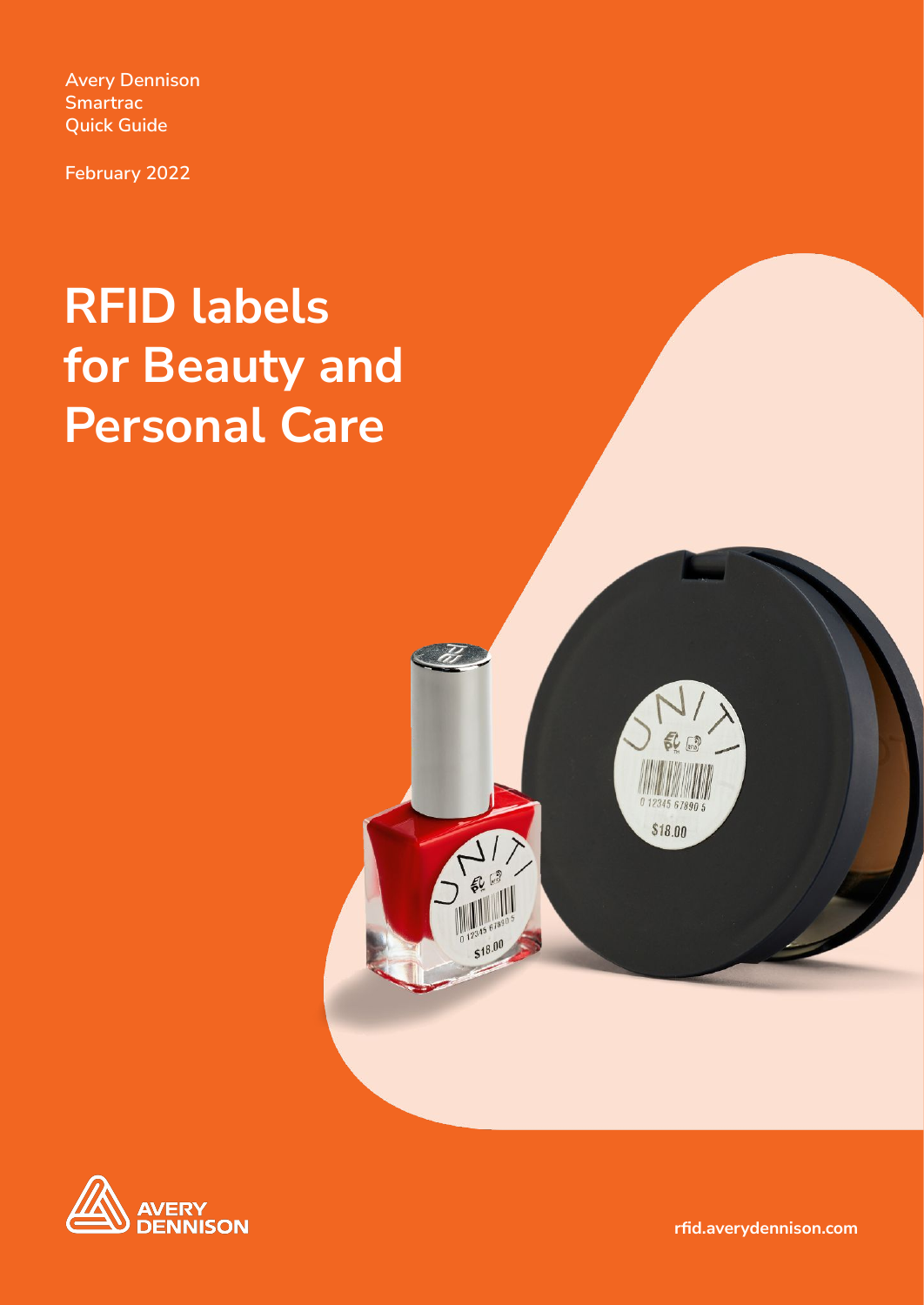# **Why RFID?** Seamless shopping

- Increases inventory accuracy, exposing all merchandise for purchase through any retail channel
- Expands intelligence of in-store shrink and opportunities for preventive action
- Provides trigger sor secure customer interaction with merchandise

### **Supply chain visibility**

- Agility amd sustainability aligns demand with manufacturing to produce an optimized assortment of products and in the right quantities
- Security item level digital identity identifies and authenticates merchandise anywhere in the supply chain

# **Why Avery Dennison? Broadest product range for any RFID challenge**

- Global manufacturing footprint with one of the largest product ranges.
- Customized inlay and label products.
- **•** Sustainable paper-based SmartFace<sup>®</sup>.

## **Most reliable and durable products ensuring consistent quality and performance**

- Proprietary chip strap attach for most durable RFID tags (chip protection through life cycle).
- 100% quality control ensures 99%+ functioning tags on roll to achieve maximum ROI.
- Minimal number of malfunctioning tags even after conversion.
- Less machine down time and wastage (label converting
- and application).

### **Valued services that help grow your business**

- Low MOQs (from 1 roll).
- Free sampling service.
- Shipping of stock items within 24 hours.
- Fast response from local RFID technology and sales team.
- Quick product qualification and POC support.

### **Global network to expand your knowledge and capability**

- New business opportunities from dedicated Business Development Managers and SMEs.
- RFID training academies and workshops at our I.Lab centers.
- Connect with local and/or global commercial partners.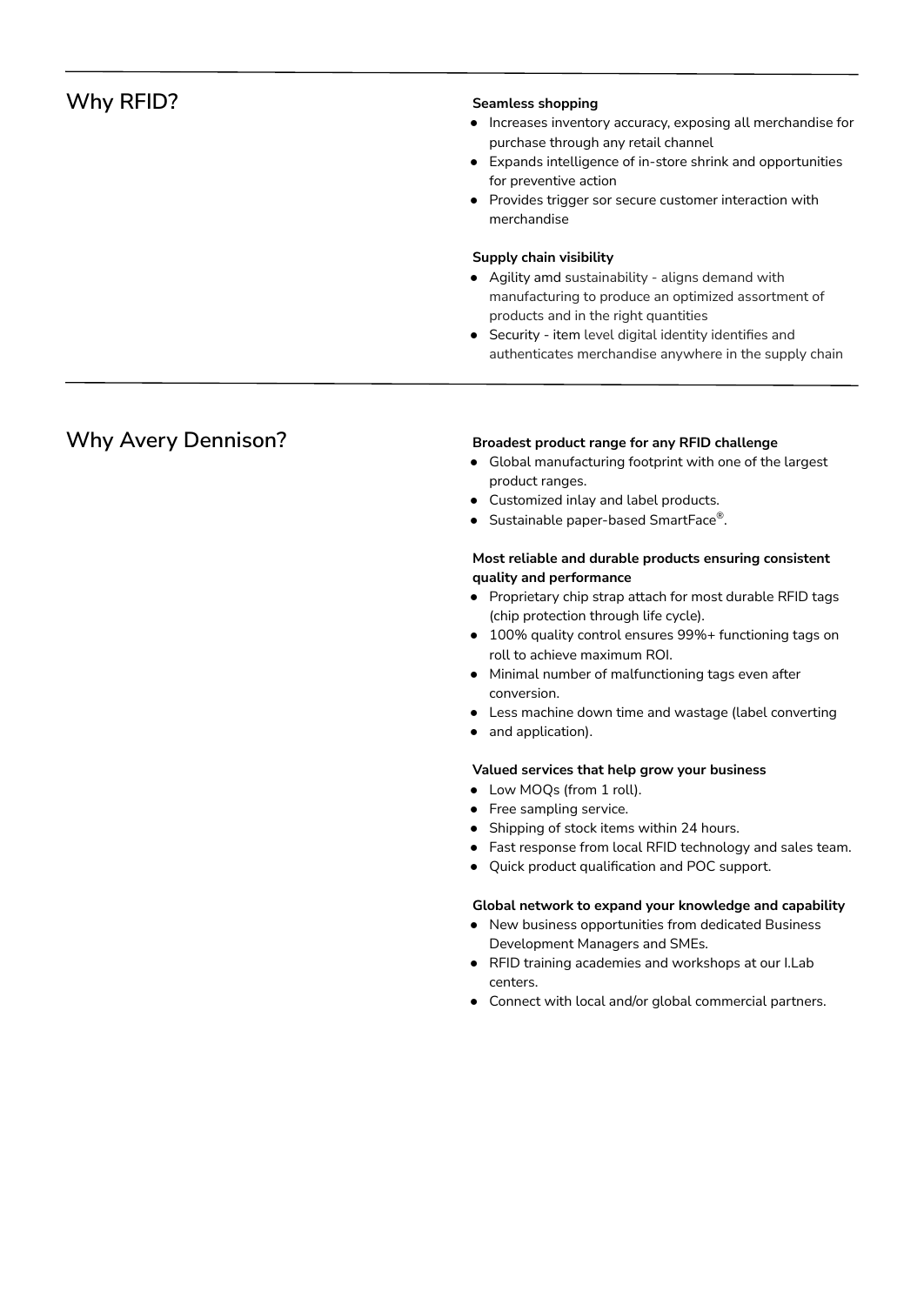# **Our RFID product recommendations**

| Product<br>Name       | Design<br>(not to scale)                                                                   | Antenna<br><b>Dimensions</b>                 | Chip                            | EPC and<br>User Memory            | <b>TID</b><br>Memory                       | Delivery<br>Format                           | Applications                                                                           |
|-----------------------|--------------------------------------------------------------------------------------------|----------------------------------------------|---------------------------------|-----------------------------------|--------------------------------------------|----------------------------------------------|----------------------------------------------------------------------------------------|
| AD-163                | <b>Security Contract Security</b><br>$\overline{\phantom{a}}$ and $\overline{\phantom{a}}$ | $60 \times 4$ mm<br>$2.36 \times 0.16$ in    |                                 | NXP UCODE 8 128-bit and n/a       | 96-bit/<br>48-bit unique<br>serial number  | Dry inlay<br>Wet inlay<br>Label/<br>sticker  | Beauty and Personal Care<br>Home Essentials<br>Healthcare                              |
| AD-183                |                                                                                            | Ø 26 mm<br>Ø 1.02 in                         | NXP UCODE 9                     | 96-bit and n/a                    | 96-bit / 48-bit<br>unique serial<br>number | Dry+inlay<br>Wet inlay<br>Label /<br>sticker | Apparel<br>Beauty and Personal Care                                                    |
| AD-190                |                                                                                            | $22 \times 12.5$ mm<br>$0.86 \times 0.49$ in |                                 | NXP UCODE 8 128-bit and n/a       | 96-bit /<br>48-bit unique<br>serial number | Dry inlay<br>Wet inlay<br>Label/<br>sticker  | Beauty and Personal Care<br>Fashion Jewelry and<br>Sunglasses<br>Healthcare            |
| AD-324                |                                                                                            | $41 \times 16$ mm<br>$1.63 \times 0.63$ in   |                                 | NXP UCODE 8 128-bit and n/a       | 96-bit / 48-bit<br>unique serial<br>number | Dry inlay<br>Wet inlay<br>Label/<br>sticker  | Beauty and Personal Care<br>Home Essentials<br>Healthcare                              |
| AD-456                |                                                                                            | $64 \times 6$ mm<br>2.52 x 0.24 in           |                                 | NXP UCODE 8 128-bit and n/a       | 96-bit / 48-bit<br>unique serial<br>number | Label /<br>Sticker                           | On-Metal Asset Tracking<br><b>Brand Protection</b><br>Food Item-Level Retail           |
| AD-834                |                                                                                            | $Ø$ 13 mm<br>Ø.512 in                        |                                 | NXP UCODE 9 128-bit and n/a       | 96-bit / 48-bit<br>unique serial<br>number | Dry inlay<br>Wet inlay<br>Label /<br>sticker | Beauty and Personal Care<br>Small Apparel                                              |
| <b>Bling</b>          |                                                                                            | $22 \times 12$ mm<br>$0.9 \times 0.5$ in     | Impinj M730<br>Impinj M750      | 128-bit<br>and 0-bit              | 96-bit / 48-bit<br>unique serial<br>number | Dry inlay<br>Wet inlay<br>Label/<br>sticker  | Beauty and Personal Care<br>Apparel<br>Fashion Jewelry and<br>Sunglasses<br>Healthcare |
| Circus™<br><b>NFC</b> |                                                                                            | Ø 20 mm<br>0.79 in                           | NXP NTAG213 144 bytes           |                                   | na                                         | Wet inlay                                    | Beauty and Personal Care<br>Apparel<br><b>Electronics and Gaming</b>                   |
| Circus™               |                                                                                            | $Ø$ 18 mm<br>$0.71$ in                       | NXP ICODE<br><b>SLIX</b>        | 896-bit                           | na                                         | Wet inlay                                    | Beauty and Personal Care<br><b>Product Authentication</b><br><b>NFC</b>                |
| Midas<br>Flagtag®     |                                                                                            | 34.4 x 18 mm /<br>$1.36 \times 0.71$ in      | Impinj M730<br>Impinj M750      | 96-bit and 32-bit 96-bit / 48-bit | unique serial<br>number                    | Wet inlay<br>Dry inlay                       | Beauty and Personal Care<br>Logistics                                                  |
| AD<br>Minidose        |                                                                                            | 12 x 22 mm<br>$0.47 \times 0.87$ in          | NXP UCODE 9 96-bit              |                                   | 96-bit/<br>48-bit unique<br>serial number  | Dry inlay<br>Dry+ inlay<br>Wet+ inlay        | Beauty and Personal Care<br>Fashion Jewelry and<br>Sunglasses                          |
| Miniblock             |                                                                                            | 14.5 x 14.5 mm<br>$0.57 \times 0.57$ in      | <b>NXP ICODE</b><br><b>SLIX</b> | 896-bit                           | na                                         | Wet inlay                                    | Beauty and Personal Care<br><b>Industrial Applications</b>                             |